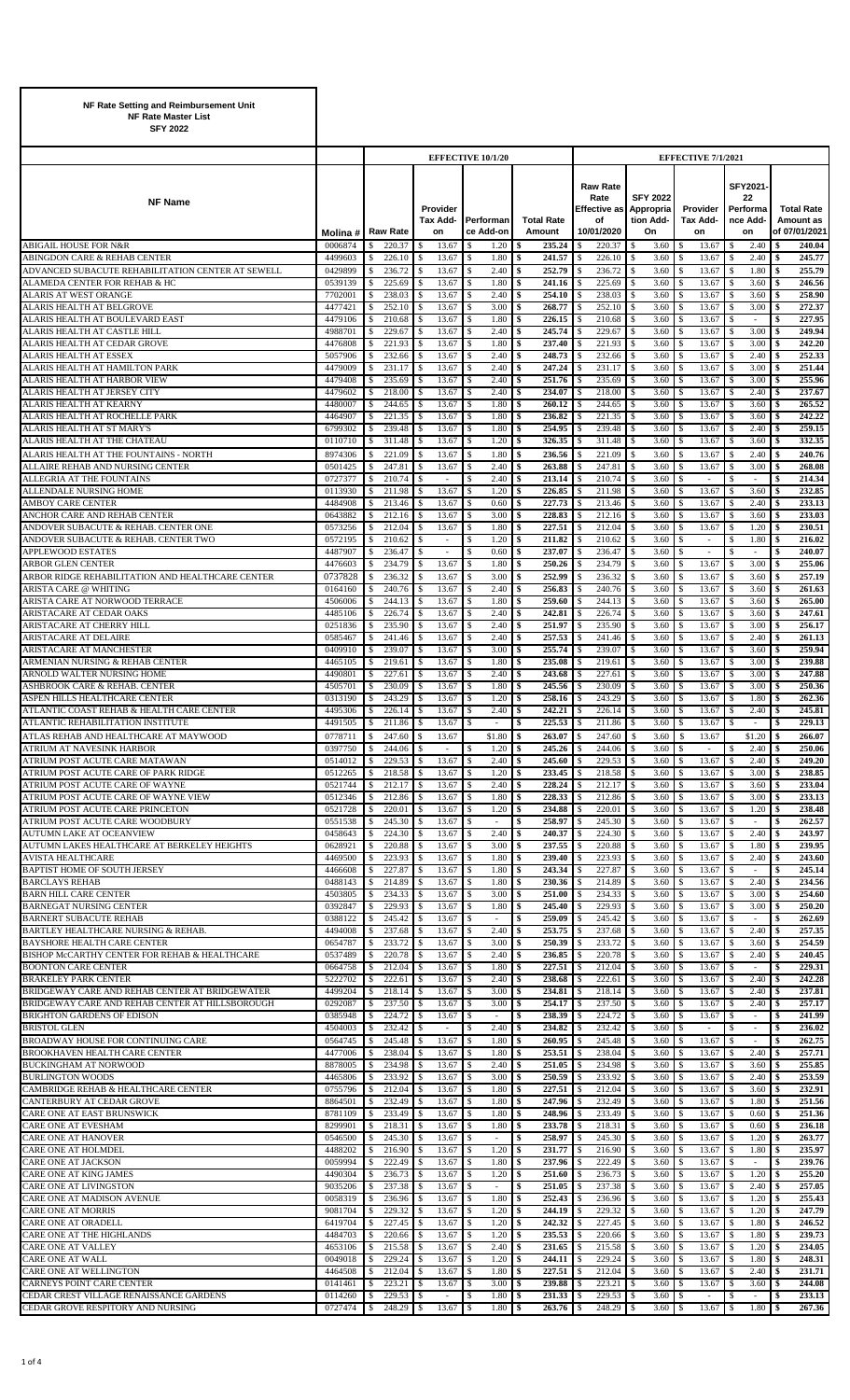| CHATHAM HILLS SUBACUTE CARE CENTER                                                 | 0480185            | $224.26$ \$<br><sup>S</sup>                        |                                | $13.67$ \$<br>1.80                    | l \$                         | $224.26$ \$                             | 3.60                          | -S                             | $3.00 \, \text{S}$                 | 244.53                       |
|------------------------------------------------------------------------------------|--------------------|----------------------------------------------------|--------------------------------|---------------------------------------|------------------------------|-----------------------------------------|-------------------------------|--------------------------------|------------------------------------|------------------------------|
| CHESTNUT HILL CONVALESCENT CENTER                                                  | 4495900            | 213.50<br>\$                                       | 13.67<br>\$                    | 1.80<br>-\$                           | \$<br>228.97                 | 213.50<br>\$                            | 3.60<br>\$                    | 13.67<br>\$                    | \$<br>×.                           | 230.77<br>\$                 |
| CHRISTIAN HEALTH CARE CENTER                                                       | 4463501            | 242.89<br>\$                                       | \$<br>13.67                    | -\$<br>2.40                           | 258.96<br>\$                 | 242.89<br>\$                            | 3.60<br>\$                    | 13.67<br>S                     | 1.20<br><sup>\$</sup>              | 261.36<br>\$                 |
| CLARK NURSING & REHAB. CENTER                                                      | 6468209            | 225.47<br><sup>\$</sup>                            | \$<br>13.67                    | \$<br>1.20                            | 240.34<br>\$                 | 225.47<br>\$                            | 3.60<br>\$                    | 13.67<br>\$.                   | 1.80<br>\$                         | 244.54<br>\$                 |
| CLOVER MEADOWS HEALTHCARE AND REHAB                                                | 0690970            | 217.33                                             | 13.67<br>\$                    | 1.20<br>-\$                           | 232.20<br>\$                 | 217.33<br>\$                            | 3.60<br>\$                    | 13.67<br>\$                    | 2.40<br>-S                         | 237.00<br>\$                 |
| <b>CLOVER REST HOME</b>                                                            | 4506405            | \$<br>230.02                                       | 13.67<br>S.                    | 2.40<br>\$                            | 246.09<br>\$                 | 230.02<br>-S                            | 3.60<br>-S                    | 13.67<br>S.                    | 3.00                               | 250.29                       |
| COLLINGSWOOD MANOR                                                                 | 4470907            | \$<br>225.61                                       | 13.67<br>S                     | 1.80<br>-S                            | 241.08                       | 225.61<br>-S                            | 3.60                          | 13.67<br>\$.                   | S<br>1.80<br>-S                    | \$<br>244.68                 |
| <b>COMPLETE CARE AT ARBORS</b>                                                     | 0709018            | \$<br>219.39<br>\$                                 | 13.67                          | \$<br>2.40                            | 235.46<br>\$                 | 219.39                                  | -S<br>3.60                    | 13.67                          | 3.00<br>S                          | 239.66<br>\$                 |
| COMPLETE CARE AT BEY LEA LLC                                                       | 0642754            | 212.10<br>\$                                       | 13.67<br>\$                    | 2.40<br>-\$                           | 228.17<br>\$                 | 212.10<br>S                             | 3.60                          | 13.67<br>\$.                   | 1.80                               | 231.17                       |
| COMPLETE CARE AT GREEN ACRES MANOR                                                 | 0597597            | 218.02<br>\$                                       | 13.67<br>\$                    | \$<br>1.80                            | 233.49<br>\$                 | 218.02<br>\$                            | 3.60<br>\$                    | 13.67<br>\$.                   | 3.60<br>\$                         | 238.89<br>\$                 |
| COMPLETE CARE AT GREEN KNOLL                                                       | 0685119            | 228.89<br>\$                                       | 13.67<br>\$                    | 2.40<br>-\$                           | 244.96<br>\$                 | 228.89<br>S                             | 3.60<br>S                     | 13.67<br>\$.                   | 3.00<br>S                          | 249.16                       |
| COMPLETE CARE AT HAMILTON PLAZA                                                    | 0628930            | 212.16<br>\$                                       | 13.67                          | 3.00<br>-\$                           | 228.83<br>\$                 | 212.16<br>.S                            | 3.60<br>-S                    | 13.67<br>S                     | 2.40<br>S                          | 231.83<br>\$                 |
| COMPLETE CARE AT HOLIDAY,LLC                                                       | 0706779            | 219.99<br>s.                                       | 13.67<br>\$                    | $\mathbf{\hat{S}}$<br>1.80            | 235.46<br>\$                 | 219.99<br>\$                            | 3.60<br><sup>\$</sup>         | 13.67<br>\$.                   | 3.00<br>\$                         | 240.26<br>\$                 |
| COMPLETE CARE AT LAURELTON LLC                                                     | 0642991            | 228.85<br>-S                                       | 13.67<br>\$                    | 1.20<br>-\$                           | 243.72<br>\$                 | 228.85<br>.S                            | 3.60<br>-S                    | 13.67<br>\$                    | 3.60<br>.S                         | 249.72<br>S                  |
| COMPLETE CARE AT LINWOOD LLC                                                       | 0649422            | 236.28                                             | 13.67                          | \$<br>1.80                            | 251.75<br>\$                 | 236.28<br>.S                            | 3.60<br>-S                    | 13.67                          | 2.40                               | 255.95<br>\$                 |
| COMPLETE CARE AT PASSAIC COUNTY                                                    | 0586714            | -S<br>239.37<br><sup>\$</sup>                      | \$<br>13.67                    | \$<br>2.40                            | 255.44<br>\$                 | 239.37<br>\$                            | 3.60<br>\$                    | 13.67<br>\$.                   | 3.00<br><sup>\$</sup>              | 259.64<br>\$                 |
| COMPLETE CARE AT SHORROCK HAVEN                                                    | 0706957            | 223.95<br>\$                                       | 13.67<br>\$                    | 2.40<br>\$                            | 240.02<br>\$                 | 223.95<br>S                             | 3.60<br>S                     | 13.67<br>S.                    | 3.00<br>S                          | 244.22<br>\$                 |
|                                                                                    | 0676489            | 237.89                                             | 13.67<br>\$                    | 2.40<br>-\$                           | 253.96<br>\$                 | 237.89<br>-S                            | 3.60<br>S                     | 13.67<br>S.                    | 3.60<br>-S                         | 258.76                       |
| COMPLETE CARE AT SUMMIT RIDGE                                                      |                    | \$<br>220.35                                       |                                |                                       |                              |                                         |                               |                                |                                    | \$                           |
| COMPLETE CARE AT WHITING LLC                                                       | 0746789            | \$                                                 | 13.67<br>\$                    | \$<br>1.20                            | 235.22<br>\$                 | 220.35<br>\$                            | 3.60<br>\$                    | 13.67<br>\$                    | 3.60<br>\$                         | 241.22<br>\$                 |
| COMPLETE CARE AT WILLOW CREEK LLC                                                  | 0741639            | 229.20<br><sup>\$</sup>                            | 13.67<br>\$                    | 2.40<br><sup>\$</sup>                 | 245.27<br>\$                 | 229.20<br><sup>\$</sup>                 | 3.60<br>\$                    | 13.67<br>S                     | 3.00<br>\$                         | 249.47<br>\$                 |
| COMPLETE CARE AT WOODLANDS LLC                                                     | 0734616            | 215.94<br>\$                                       | 13.67                          | $\mathcal{S}$<br>1.80                 | 231.41<br>\$                 | 215.94                                  | 3.60<br>-S                    | 13.67                          | 3.60                               | 236.81<br>\$                 |
| <b>CONCORD H&amp;RC</b>                                                            | 0014613            | 226.08<br><sup>\$</sup>                            | \$<br>13.67                    | -\$<br>1.80                           | 241.55<br>\$                 | 226.08<br>\$                            | 3.60<br>\$                    | 13.67<br>\$                    | 3.00<br>S                          | 246.35<br>\$                 |
| CONTINUING CARE AT SEABROOK                                                        | 8703701            | 237.91<br><sup>\$</sup>                            | \$<br>$\overline{\phantom{a}}$ | 0.60<br>\$                            | 238.51<br>\$                 | 237.91<br>S                             | 3.60<br>S                     | \$.<br>$\sim$                  | S<br>$\sim$                        | 241.51<br>\$                 |
| COOPER CENTER FOR REHABILITATION & HEALTHCARE                                      | 0413399            | 230.44<br>\$                                       | 13.67<br>\$                    | 1.80<br>-\$                           | 245.91<br>\$                 | 230.44<br>-S                            | 3.60<br>S                     | 13.67<br>S.                    | 1.80<br>-S                         | 249.51                       |
| CORAL HARBOR REHAB & HEALTHCARE CENTER                                             | 0521817            | 214.73<br><sup>\$</sup>                            | 13.67<br>\$                    | 2.40<br>\$                            | 230.80<br>\$                 | 214.73<br>S                             | 3.60<br>S.                    | 13.67<br>\$.                   | 2.40<br>S                          | 234.40<br>\$                 |
| <b>CORNELL HALL CARE &amp; REHAB. CENTER</b>                                       | 4505905            | 245.52<br>-S                                       | 13.67<br>S                     | 2.40<br>-\$                           | 261.59                       | 245.52                                  | 3.60                          | 13.67                          | 3.00                               | 265.79                       |
| <b>COUNTRY ARCH CARE CENTER</b>                                                    | 8531803            | 242.58<br>\$                                       | 13.67                          | \$<br>2.40                            | 258.65<br>\$                 | 242.58                                  | 3.60                          | 13.67                          | 3.60                               | 263.45<br>\$                 |
| COUNTY MANOR REHAB. & HEALTH CARE CENTER                                           | 8072400            | 227.80<br>\$                                       | 13.67<br>\$                    | -\$<br>1.20                           | 242.67<br>\$                 | 227.80<br>\$                            | 3.60<br><sup>\$</sup>         | 13.67<br>\$.                   | 2.40<br>\$                         | 247.47<br>\$                 |
| COURTHOUSE CONVALESCENT CENTER                                                     | 0435759            | 227.36<br>\$                                       | 13.67<br>S.                    | 1.80<br>-\$                           | 242.83<br>\$                 | 227.36<br>S                             | 3.60<br>S                     | 13.67<br>\$.                   | 2.40<br>S                          | 247.03<br>\$                 |
| <b>CRANBURY CENTER</b>                                                             | 6911706            | 240.99<br>-S                                       | 13.67<br>\$                    | 3.00<br>-\$                           | 257.66<br>\$                 | 240.99<br>S                             | 3.60<br>S                     | 13.67<br>\$.                   | 1.80<br>S                          | 260.06                       |
| <b>CRANFORD PARK REHAB CENTER</b>                                                  | 0410772            | 211.98<br>-S                                       | 13.67                          | -\$<br>1.20                           | 226.85<br>\$                 | 211.98<br>-S                            | 3.60<br>-S                    | 13.67<br>S                     | 2.40<br>-S                         | 231.65<br>S                  |
| CRANFORD REHAB & NURSING CENTER                                                    | 0402842            | 233.11<br>s.                                       | 13.67<br>\$                    | 3.00<br>-S                            | 249.78<br>\$                 | 233.11<br><sup>\$</sup>                 | 3.60<br><sup>\$</sup>         | 13.67<br>\$.                   | 3.00<br>-S                         | 253.38<br>\$                 |
| CREST POINTE REHAB AND HEALTHCARE CTR                                              | 0699641            | 219.00<br>-S                                       | 13.67<br>\$                    | 2.40<br>-\$                           | 235.07<br>\$                 | 219.00<br>-S                            | 3.60<br>\$                    | 13.67<br>\$.                   | 3.60<br>-S                         | 239.87<br>\$                 |
| CRESTWOOD MANOR                                                                    | 4492803            | 238.28<br><sup>\$</sup>                            | \$<br>$\overline{\phantom{a}}$ | \$<br>1.20                            | 239.48<br>\$                 | 238.28<br>\$                            | 3.60<br>\$                    | S.<br>$\sim$                   | S<br>$\sim$                        | 241.88<br>\$                 |
| CRYSTAL LAKE HEALTHCARE & REHAB.                                                   | 4493001            | 220.51<br>-S                                       | \$<br>$\overline{\phantom{a}}$ | \$<br>0.60                            | 221.11<br>\$                 | 220.51<br><sup>\$</sup>                 | 3.60<br>\$                    | \$<br>$\overline{\phantom{a}}$ | 1.20<br><sup>\$</sup>              | 225.31<br>\$                 |
| CUMBERLAND MANOR NURSING AND REHABILITATION CENTER                                 | 4474104            | 232.01<br>\$                                       | 13.67<br>\$                    | $\mathbf{\hat{S}}$<br>1.20            | \$<br>246.88                 | 232.01<br><sup>\$</sup>                 | 3.60<br>\$                    | 13.67<br>S                     | 1.80<br>-S                         | 251.08<br>\$                 |
| DAUGHTERS OF ISRAEL PLEASANT VALLEY HOME                                           | 4477103            | 239.37<br><sup>\$</sup>                            | 13.67<br>\$                    | 2.40<br>-\$                           | 255.44<br>\$                 | 239.37<br>\$                            | 3.60<br>-S                    | 13.67<br>\$                    | 1.80<br>S                          | 258.44<br>Ŝ.                 |
| DAUGHTERS OF MIRIAM CENTER                                                         | 4497503            | 243.23<br><sup>\$</sup>                            | \$<br>13.67                    | \$<br>2.40                            | 259.30<br>\$                 | 243.23<br>\$                            | 3.60<br>\$                    | 13.67<br>\$.                   | 1.80<br><sup>\$</sup>              | 262.30<br>\$                 |
| DE LA SALLE HALL                                                                   | 7173903            | 248.02<br>\$                                       | 13.67<br>\$                    | 1.80<br>-\$                           | 263.49<br>\$                 | 248.02<br>S                             | 3.60<br>-S                    | 13.67<br>\$.                   | 1.80<br>-S                         | 267.09<br>\$                 |
| <b>DELLRIDGE HEALTH &amp; REHAB. CENTER</b>                                        | 4464109            | 233.15<br>-S                                       | 13.67<br>S                     | \$<br>1.20                            | 248.02<br>\$                 | 233.15<br>-S                            | 3.60                          | 13.67<br>S.                    | 2.40<br>S                          | 252.82<br>S                  |
| DEPTFORD CENTER FOR REHABILITATION AND HEALTHCARE                                  | 0383872            | 245.76<br>-S                                       | 13.67<br>\$                    | 1.80<br>-\$                           | 261.23<br>\$                 | 245.76<br>S                             | 3.60<br>S                     | 13.67<br>\$.                   | 1.80<br>S                          | 264.83<br>S                  |
| <b>DOCTORS SUBACUTE CARE</b>                                                       | 0658375            | 224.51<br>\$                                       | 13.67<br>S                     | -\$<br>$\overline{\phantom{a}}$       | 238.18<br>S                  | 224.51<br>S                             | 3.60                          | 13.67<br>\$.                   | 2.40<br>S                          | 244.18<br>Ŝ.                 |
| EAGLEVIEW HEALTH AND REHABILITATION                                                | 4498305            | 212.16<br>\$                                       | 13.67<br>\$                    | 3.00<br>-\$                           | 228.83                       | 212.16                                  | 3.60                          | 13.67                          | 2.40<br>S                          | 231.83<br>\$                 |
| EASTERN PINES CONVALESCENT CENTER                                                  | 4462106            | 212.10<br>\$                                       | 13.67<br>\$                    | \$<br>2.40                            | 228.17<br>\$                 | 212.10<br><sup>\$</sup>                 | 3.60                          | 13.67<br>\$.                   | \$                                 | 229.37<br>\$                 |
| <b>EGG HARBOR CARE CENTER</b>                                                      | 0364576            | 256.53<br>\$                                       | 13.67<br>\$                    | 1.80<br>-\$                           | 272.00<br>\$                 | 256.53<br>S                             | 3.60<br>S                     | 13.67<br>\$.                   | S                                  | 273.80<br>\$                 |
| ELIZABETH NURSING & REHAB. CENTER                                                  | 4504607            | 212.04<br>\$                                       | 13.67<br>\$                    | 1.80<br>-\$                           | 227.51<br>\$                 | 212.04<br>.S                            | 3.60<br>-S                    | 13.67<br>S                     | 3.00<br>S                          | 232.31<br>\$                 |
| ELMORA HILLS HEALTH & REHAB. CENTER                                                | 4505808            | 222.65<br><sup>\$</sup>                            | 13.67<br>\$                    | 1.80<br>- \$                          | 238.12<br>\$                 | 222.65<br><sup>\$</sup>                 | 3.60<br><sup>\$</sup>         | 13.67<br>\$.                   | 3.00<br>\$                         | 242.92<br>\$                 |
| ELMWOOD HILLS HEALTHCARE CENTER                                                    | 0420832            | 234.18<br>-S                                       | 13.67<br>\$                    | 1.80<br>-\$                           | 249.65<br>\$                 | 234.18<br>\$                            | 3.60<br>-S                    | 13.67<br>\$                    | 3.60<br>-S                         | 255.05<br>Ŝ.                 |
| <b>EMERSON HEALTH CARE CENTER</b>                                                  | 4464206            | 219.83<br>S                                        | 13.67                          | 2.40<br><sup>\$</sup>                 | 235.90<br>\$                 | 219.83                                  | 3.60<br>-S                    | 13.67                          | S<br>$\overline{\phantom{a}}$      | 237.10<br>Ŝ.                 |
| FAMILY CARING OF MONTCLAIR                                                         | 0661392            | 231.57<br>\$                                       | $\sqrt{S}$<br>13.67            | -\$<br>2.40                           | \$<br>247.64                 | \$<br>231.57                            | <sup>\$</sup><br>3.60         | \$<br>13.67                    | \$<br>×.                           | \$<br>248.84                 |
| FAMILY OF CARING AT RIDGEWOOD                                                      | 0659363            | $245.60$ \$<br>$\sqrt{S}$                          |                                | $13.67$ \\$<br>1.80                   | $261.07$ \$<br>l \$          | $245.60$ \$                             | 3.60 <sup>8</sup>             | $13.67$ \$                     | $2.40 \,$ \$                       | 265.27                       |
| FOOTHILL ACRES REHAB & NURSING                                                     | 4499000            | 238.23<br>-S                                       | 13.67<br>$\overline{1}$        | 1.80<br>-\$                           | 253.70<br>\$                 | 238.23<br>\$                            | 3.60<br>-S                    | 13.67<br>S                     | 2.40<br>-S                         | 257.90<br>-\$                |
| FOREST HILL HEALTH CARE CENTER                                                     | 7411600            | 227.50<br>\$                                       | 13.67<br>\$                    | 1.20<br>-\$                           | 242.37<br>\$                 | 227.50<br>\$                            | 3.60<br>-S                    | 13.67<br>\$.                   | \$                                 | 244.77<br>\$                 |
| FOREST MANOR HEALTH CARE CENTER                                                    | 9032401            | 222.33<br>S                                        | 13.67<br>\$                    | 1.20<br>- \$                          | 237.20<br>\$                 | 222.33                                  | 3.60                          | 13.67                          | 2.40                               | 242.00                       |
| FOUNTAINVIEW CARE CENTER                                                           | 5608104            | 221.74<br>\$                                       | 13.67                          | \$<br>2.40                            | 237.81<br>\$                 | 221.74                                  | 3.60<br>S.                    | 13.67                          | 3.60<br>s                          | 242.61<br>\$                 |
| FRIENDS VILLAGE AT WOODSTOWN, INC.                                                 | 4498101            | 233.04<br>\$                                       | \$                             | -\$                                   | 233.04<br>\$                 | 233.04<br>S                             | 3.60                          | S.<br>$\overline{a}$           | 2.40                               | 239.04                       |
| GARDENS AT MONROE HEALTHCARE & REHAB CENTER                                        | 4485203            | 223.71<br>\$                                       | 13.67<br>\$                    | 3.00<br>\$                            | \$<br>240.38                 | 223.71<br>S                             | 3.60                          | 13.67<br>\$.                   | 1.80<br>\$                         | 242.78<br>\$                 |
| <b>GATEWAY CARE CENTER</b>                                                         | 4489900            | 231.16<br><sup>\$</sup>                            | 13.67<br>\$                    | 2.40<br>-\$                           | 247.23<br>\$                 | 231.16<br>S                             | 3.60<br>\$                    | 13.67<br>\$.                   | 2.40                               | 250.83                       |
| SALEM COUNTY NURS & CONV (GOLDEN REHAB & NURSING CENTER)                           | 4498500            | 229.53<br>\$                                       | 13.67<br>\$                    | \$<br>1.20                            | \$<br>244.40                 | 229.53<br>\$                            | 3.60<br><sup>\$</sup>         | 13.67<br>\$                    | 3.00<br>\$                         | 249.80<br>\$                 |
| <b>GREEN HILL, INC.</b>                                                            | 4476905            | 233.43<br>\$                                       | 13.67<br>\$                    | \$<br>2.40                            | 249.50                       | 233.43<br>S                             | 3.60                          | 13.67<br>\$.                   | \$                                 | 250.70<br>\$                 |
| <b>GREENWOOD HOUSE - HOME FOR THE JEWISH AGED</b>                                  | 4483600            | 241.52<br><sup>\$</sup>                            | 13.67<br>S                     | 2.40<br>-\$                           | 257.59<br>\$                 | 241.52<br>-S                            | 3.60<br>S                     | 13.67<br>S.                    | 3.00<br>S                          | 261.79<br>\$                 |
| HACKENSACK MERIDIAN HEALTH NURSING & REHAB                                         | 0720780            | 222.00<br><sup>\$</sup>                            | \$<br>13.67                    | -\$<br>1.80                           | 237.47<br>\$                 | 222.00<br>\$                            | 3.60<br>\$                    | 13.67<br>\$.                   |                                    |                              |
|                                                                                    |                    |                                                    |                                |                                       |                              |                                         |                               |                                |                                    |                              |
|                                                                                    |                    |                                                    |                                |                                       |                              |                                         |                               |                                | 1.80<br>S                          | 241.07<br>\$                 |
| HAMILTON CONTINUING CARE CENTER                                                    | 8398208            | 230.00<br><sup>\$</sup>                            | 13.67                          | \$<br>2.40                            | \$<br>246.07                 | 230.00<br><sup>\$</sup>                 | 3.60<br>\$                    | 13.67<br>\$.                   | 2.40<br>\$                         | 249.67<br>\$                 |
| HAMILTON GROVE HEALTHCARE AND REHABILITATION, LLC                                  | 0263222            | 233.08<br><sup>\$</sup>                            | 13.67<br>\$<br>$\sim$          | 1.20<br>-\$                           | 247.95<br>\$                 | 233.08<br>S                             | 3.60<br>S                     | 13.67<br>S                     | 3.60<br>S                          | 253.95                       |
| HAMILTON PLACE AT THE PINES AT WHITING                                             | 7225008            | 224.42<br>-S<br>244.11                             | \$                             | 1.80<br>-S<br><sup>\$</sup>           | 226.22<br>S<br>258.98<br>\$  | 224.42<br>-S<br>244.11<br><sup>\$</sup> | 3.60<br>-S<br><sup>\$</sup>   | S.<br>S                        | 2.40<br>S.<br>3.00<br>\$           | 230.42<br>S<br>\$            |
| HAMMONTON CENTER FOR REHABILITATION AND HEALTHCARE                                 | 0372846            | \$                                                 | 13.67<br>S                     | 1.20<br>-S                            | \$                           | -S                                      | 3.60<br>\$                    | 13.67<br>\$.                   | -S                                 | 264.38<br>\$                 |
| HAMPTON RIDGE HEALTHCARE AND REHAB                                                 | 5076102            | 238.29<br>\$                                       | 13.67                          | 3.00                                  | 254.96                       | 238.29                                  | 3.60                          | 13.67                          | 3.60                               | 259.16                       |
| <b>HARBORAGE</b>                                                                   | 0637815            | 241.86<br>\$                                       | 13.67<br>\$                    | 3.00<br>\$                            | 258.53<br>\$<br>\$           | 241.86<br>S                             | 3.60<br>S                     | 13.67<br>S.<br>\$.             | 3.00<br>S<br><sup>\$</sup>         | 262.13<br>\$                 |
| HARTWYCK AT OAK TREE                                                               | 4485602            | 229.10<br><sup>\$</sup><br>232.87                  | 13.67<br>\$                    | \$<br>1.80                            | 244.57<br>247.14<br>\$       | 229.10<br>\$<br>232.87<br>S             | 3.60<br>\$<br>S               | 13.67<br>S.                    | 1.80<br>2.40<br>S                  | 248.17<br>252.54             |
| HEALTH CENTER AT BLOOMINGDALE                                                      | 0426148            | -S                                                 | 13.67                          | 0.60<br>\$                            |                              |                                         | 3.60                          | 13.67                          |                                    | \$                           |
| <b>HEATH VILLAGE</b>                                                               | 4492609<br>4492200 | 243.06<br>S<br>234.08                              | 13.67<br>\$<br>\$              | 3.00<br>-\$<br>1.20                   | 259.73<br>\$<br>248.95<br>\$ | 243.06<br>-S<br>S                       | 3.60<br>S<br>3.60<br>S.       | 13.67<br>\$.                   | 2.40<br>S<br>3.00<br>S             | 262.73<br>\$                 |
| <b>HOLLY MANOR CENTER</b><br><b>HOLY NAME FRIARY</b>                               | 7674007            | \$<br>269.97<br>\$                                 | 13.67<br>13.67<br>S            | \$<br>-\$<br>$\overline{\phantom{a}}$ | 283.64                       | 234.08<br>269.97                        | 3.60                          | 13.67<br>13.67                 | $\overline{\phantom{a}}$           | 254.35<br>287.24             |
|                                                                                    |                    |                                                    |                                |                                       | \$                           |                                         |                               |                                |                                    | \$                           |
| HOMESTEAD REHABILITATION & HEALTH CARE CENTER<br>HOUSE OF THE GOOD SHEPHERD        | 0348252<br>4506804 | 235.48<br>\$<br>231.77<br><sup>\$</sup>            | 13.67<br>\$                    | \$<br>2.40<br>$\mathbb{S}$<br>2.40    | 251.55<br>234.17<br>\$       | 235.48<br>231.77<br>S                   | 3.60<br>3.60<br><sup>\$</sup> | 13.67<br>\$.<br>$\overline{a}$ | 3.60<br>2.40<br>Ś                  | 256.35<br>237.77             |
|                                                                                    |                    |                                                    | \$<br>$\overline{\phantom{a}}$ | ٠                                     | 227.43<br>\$                 | S                                       | S                             | \$.<br>٠                       | 2.40<br>S                          | \$                           |
| HUDSON HILLS SENIOR LIVING                                                         | 0609382            | 227.43<br><sup>\$</sup>                            | \$                             | -\$                                   | \$                           | 227.43                                  | 3.60                          | \$.                            |                                    | 233.43                       |
| HUDSON VIEW CARE REHAB. CENTER                                                     | 4478801            | 235.54<br><sup>\$</sup><br>243.53<br><sup>\$</sup> | 13.67<br>S                     | 3.00<br>- \$<br>- \$                  | 252.21<br>259.60<br>\$       | 235.54<br>.S<br>\$                      | 3.60<br>-S<br>-S              | 13.67<br>\$                    | 3.00<br>S<br><sup>\$</sup>         | 255.81<br>Ŝ.                 |
| <b>HUNTERDON CARE CENTER</b>                                                       | 0273031            |                                                    | 13.67<br>S.                    | 2.40                                  | \$                           | 243.53<br>.S                            | 3.60<br>-S                    | 13.67<br>S.                    | 3.00<br>S                          | 263.80<br>S                  |
| <b>IMPERIAL CARE CENTER</b>                                                        | 4491009            | 234.14<br>\$                                       | 13.67                          | 3.00<br>\$                            | 250.81                       | 234.14                                  | 3.60                          | 13.67                          | 3.60                               | 255.01                       |
| <b>INGLEMOOR CENTER</b>                                                            | 8653101            | 251.98<br>S                                        | 13.67                          | 1.20<br>-\$                           | 266.85<br>\$                 | 251.98<br>.S                            | 3.60<br>-S                    | 13.67<br>S.<br>S.              | 1.80<br>S                          | 271.05<br>\$                 |
| INGLEMOOR REHAB.CENTER-LIVINGSTON                                                  | 9057706            | 247.49<br>-S                                       | 13.67                          | 1.80<br>\$                            | 262.96<br>\$                 | 247.49<br>S                             | 3.60<br>S                     | 13.67                          | 3.60<br>S                          | 268.36                       |
| <b>JERSEY SHORE CENTER</b><br>JEWISH HOME AT ROCKLEIGH                             | 7319100<br>8749001 | 230.74<br><sup>\$</sup><br>246.79<br>-S            | 13.67<br>\$<br>13.67<br>\$     | -\$<br>2.40<br>2.40<br>\$             | 246.81<br>\$<br>\$           | 230.74<br>\$<br>246.79<br>S             | 3.60<br>\$<br>3.60<br>S       | 13.67<br>\$.<br>13.67<br>S.    | 3.00<br><sup>\$</sup><br>2.40<br>S | \$<br>251.01<br>266.46<br>\$ |
| JFK HARTWYCK AT CEDAR BROOK                                                        | 0680176            | 226.32<br>S                                        | 13.67<br>S.                    | 1.20<br>-S                            | 262.86<br>241.19<br>S        | 226.32<br>S                             | 3.60<br>S                     | 13.67<br>S                     | 1.80<br>-S                         | 245.39<br>S                  |
| JFK HARTWYCK AT EDISON ESTATES                                                     | 4484801            | 224.61<br>\$                                       | 13.67<br>S                     | <sup>\$</sup><br>1.20                 | 239.48<br>\$                 | 224.61<br>S                             | 3.60                          | 13.67<br>\$.                   | 1.80<br>-S                         | 243.68<br>S                  |
| JOB HAINES HOME FOR THE AGED                                                       | 4477201            | 243.49<br>\$                                       | 13.67                          | -\$<br>1.80                           | 258.96                       | 243.49                                  | 3.60                          | 13.67                          | S                                  | 260.76                       |
| KENNEDY HEALTH CARE CENTER                                                         | 4478304            | 232.84<br>\$                                       | 13.67                          | 1.80<br>-\$                           | 248.31<br>\$                 | 232.84<br>S                             | 3.60                          | 13.67<br>S.                    | 2.40                               | 252.51<br>\$                 |
| <b>KING MANOR CARE</b>                                                             | 4490509            | 231.40<br><sup>\$</sup>                            | 13.67<br>\$                    | -\$<br>1.20                           | 246.27<br>\$                 | 231.40<br><sup>\$</sup>                 | 3.60<br>\$                    | 13.67<br>\$.                   | 2.40<br><sup>\$</sup>              | 251.07                       |
| <b>KRESSON VIEW CENTER</b>                                                         | 4469704            | 212.92<br><sup>\$</sup>                            | 13.67                          | 1.20<br>-\$                           | 227.79<br>\$                 | 212.92<br>-S                            | 3.60<br>S                     | 13.67<br>S.                    | 1.80<br>S                          | 231.99<br>\$                 |
| LAKELAND HEALTH CARE CENTER                                                        | 4497007            | 223.35<br>S                                        | 13.67<br>S                     | 1.80<br>-S                            | 238.82<br>\$                 | 223.35<br>-S                            | 3.60<br>-S                    | 13.67                          | 3.00<br>S                          | 243.62                       |
| LAKEVIEW REHAB AND CARE CENTER                                                     | 0485713            | 237.25<br>s.                                       | 13.67<br>\$                    | 2.40<br>-S                            | 253.32<br>\$                 | 237.25<br>-S                            | 3.60<br>-S                    | 13.67<br>\$                    | 2.40<br>-S                         | 256.92<br>\$                 |
| LAUREL BAY HEALTH & REHAB. CENTER                                                  | 4489306            | 220.56<br>\$                                       | 13.67<br>S                     | <sup>\$</sup><br>0.60                 | 234.83<br>\$                 | 220.56<br>-S                            | 3.60<br>-S                    | 13.67<br>S.                    | 1.80<br>S                          | 239.63                       |
|                                                                                    | 0592595            | 245.59<br>S                                        | 13.67                          | -S<br>$\overline{\phantom{a}}$        | 259.26<br>\$                 | 245.59<br>-S                            | 3.60<br>-S                    | 13.67                          | 1.80                               | 264.66<br>Ŝ.                 |
| LAUREL BROOK REHAB AND HEALTHCARE CENTER<br>LAUREL MANOR HEALTHCARE & REHAB CENTER | 0280917            | 213.84<br><sup>\$</sup>                            | 13.67<br>\$                    | \$<br>1.80                            | 229.31<br>\$                 | 213.84<br>\$                            | 3.60<br>\$                    | 13.67<br>\$.                   | 3.00<br>\$                         | 234.11<br>\$                 |
| LEISURE CHATEAU REHAB.                                                             | 4493605            | 230.38<br>\$                                       | 13.67<br>S.                    | 1.80<br>-\$                           | 245.85<br>\$                 | 230.38<br>-S                            | 3.60<br>S                     | 13.67<br>\$.                   | 2.40<br>S                          | 250.05                       |
| <b>LINCOLN PARK CARE CENTER</b>                                                    | 0352756            | 210.68<br>-S                                       | \$<br>$\overline{\phantom{a}}$ | 1.80<br>-\$                           | 212.48<br>\$                 | 210.68<br>S                             | 3.60                          | $\overline{\phantom{a}}$       | 2.40<br>S                          | 216.68                       |
| LINCOLN PARK RENAISSANCE REHAB AND NURSING                                         | 0347779            | 211.98<br>\$                                       | 13.67<br>\$                    | 1.20<br>-\$                           | 226.85<br>\$                 | 211.98<br>S                             | 3.60<br>S                     | 13.67<br>\$                    | 1.80<br>S                          | 231.05<br>Ŝ.                 |
| <b>LINCOLN SPECIALTY CARE CENTER</b>                                               | 4473809            | 212.10<br>\$                                       | 13.67<br>S                     | -\$<br>2.40                           | 228.17<br>\$                 | 212.10<br>-S                            | 3.60                          | 13.67<br>S.                    | 2.40<br>S                          | 231.77<br>Ŝ.                 |
| <b>LIONS GATE NURSING HOME</b>                                                     | 0124737            | 234.32<br>\$                                       | S                              | -\$<br>2.40                           | 236.72                       | 234.32<br>S                             | 3.60                          |                                |                                    | 237.92                       |
| LITTLE BROOK NURSING & CONVALESCENT HOME                                           | 8411204            | 218.73<br>\$                                       | 13.67<br>\$                    | -\$<br>1.80                           | 234.20<br>\$                 | 218.73<br>S                             | 3.60                          | 13.67<br>\$.                   | \$                                 | 236.00<br>\$                 |
| LLANFAIR HOUSE CARE & REHAB. CENTER                                                | 4497406            | 228.26<br><sup>\$</sup>                            | 13.67<br>\$                    | -\$<br>1.80                           | 243.73<br>\$                 | 228.26<br>\$                            | 3.60<br>\$                    | 13.67<br>\$                    | 2.40<br>S                          | 247.93                       |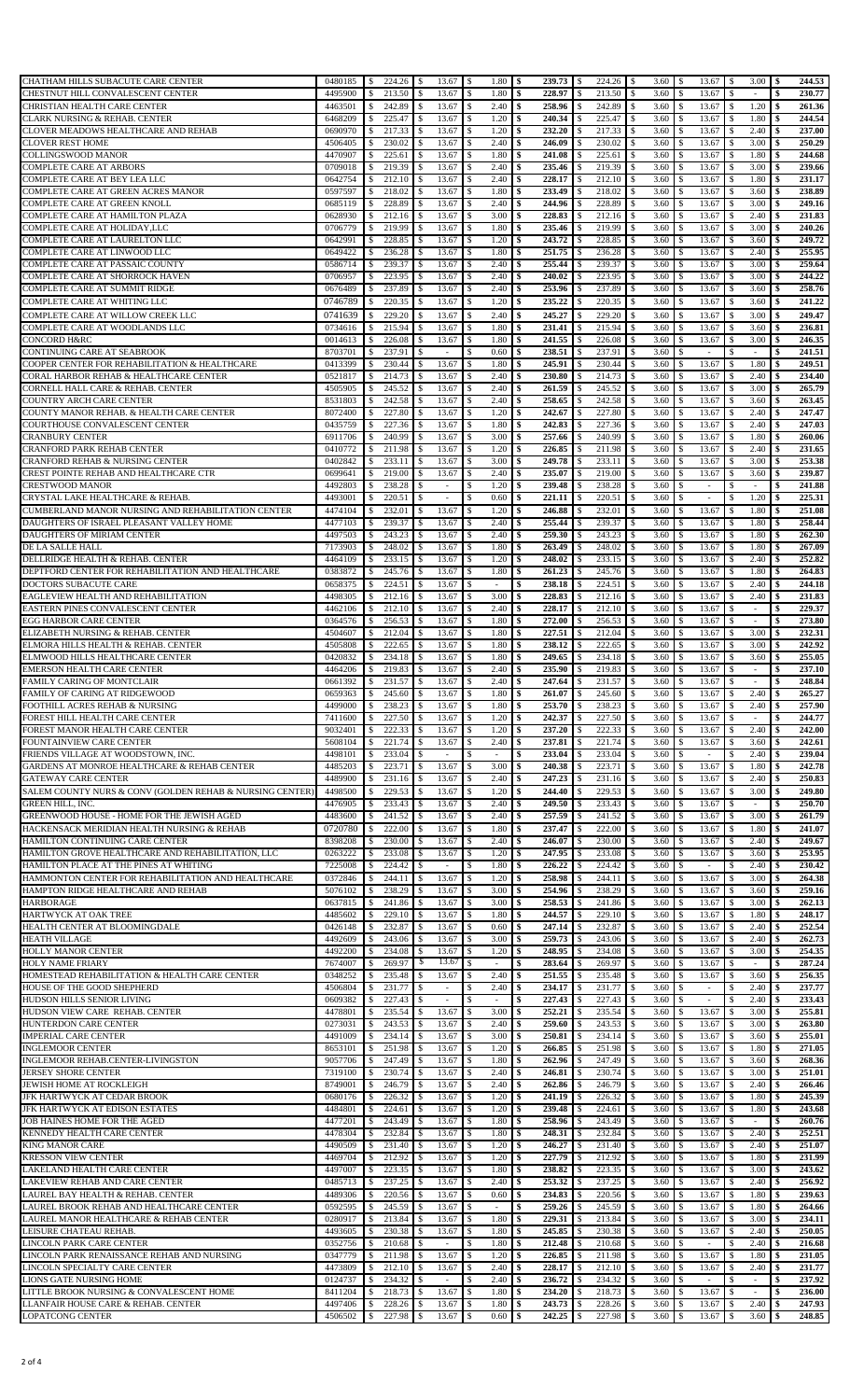| <b>MADISON CENTER</b>                                                                                                                                                                                                                                                                                                                                                                                                                                         | 4485505            | $219.14$ \$<br>$\sqrt{S}$     | 13.67                    | $2.40 \,$ \$<br><b>S</b>                          |                              |                             | $3.60 \, \text{S}$             | $13.67$   \$                         | $3.00 \, \text{S}$                           | 239.41                       |
|---------------------------------------------------------------------------------------------------------------------------------------------------------------------------------------------------------------------------------------------------------------------------------------------------------------------------------------------------------------------------------------------------------------------------------------------------------------|--------------------|-------------------------------|--------------------------|---------------------------------------------------|------------------------------|-----------------------------|--------------------------------|--------------------------------------|----------------------------------------------|------------------------------|
| MAINLAND MANOR NURSING & REHAB. CENTER                                                                                                                                                                                                                                                                                                                                                                                                                        | 4462505            | 240.17<br>\$                  | 13.67                    | -S<br>$\sim$                                      | 253.84<br>\$                 | 240.17<br>\$                | $\mathbf{s}$<br>3.60           | 13.67<br>\$                          | \$                                           | 257.44<br>\$                 |
| MANAHAWKIN CONVALESCENT CENTER                                                                                                                                                                                                                                                                                                                                                                                                                                | 4494105            | 233.60<br>\$                  | 13.67                    | 1.20<br>- \$                                      | 248.47<br>\$                 | 233.60<br>S                 | 3.60<br>$\sim$                 | 13.67<br>\$                          | 3.00<br>S                                    | 253.87<br>Ŝ.                 |
| MANHATTANVIEW NURSING CENTER                                                                                                                                                                                                                                                                                                                                                                                                                                  | 8365709            | 242.23<br>\$                  | 13.67                    | 2.40                                              | 258.30<br>\$                 | 242.23                      | -S<br>3.60                     | \$<br>13.67                          | 2.40                                         | 261.90<br>\$                 |
| MANOR CARE HEALTH - VOORHEES                                                                                                                                                                                                                                                                                                                                                                                                                                  | 0125598            | \$<br>232.12                  | 13.67                    | 1.80<br>- \$                                      | \$<br>247.59                 | 232.12<br>S                 | 3.60<br>-S                     | \$<br>13.67                          | 1.80<br>\$                                   | 251.19<br>\$                 |
| MANOR CARE HEALTH SERVICES MOUNTAINSIDE                                                                                                                                                                                                                                                                                                                                                                                                                       | 4506201            | 237.54<br>\$                  | 13.67                    | 1.80<br>-\$                                       | 253.01<br>\$                 | 237.54<br>S                 | 3.60<br>$\sim$                 | 13.67<br>S                           | 1.80<br>-S                                   | 256.61<br>S                  |
| MANOR CARE HEALTH SERVICES WEST DEPTFORD                                                                                                                                                                                                                                                                                                                                                                                                                      | 4478509            | 231.75<br>\$                  | 13.67                    | 1.20<br>-S                                        | 246.62<br>\$                 | 231.75                      | 3.60<br>-S                     | 13.67<br>\$.                         | 2.40<br>S                                    | 251.42<br>S                  |
| MANORCARE HEALTH SERVICES-WASHINGTON TOWNSHIP                                                                                                                                                                                                                                                                                                                                                                                                                 | 0247618            | 232.51<br>-S                  | 13.67                    | 1.80<br>- \$                                      | 247.98<br>\$                 | 232.51<br>S                 | 3.60<br>-S                     | 13.67<br>S.                          | 3.00<br>-S                                   | 252.78<br>S                  |
| MAPLE GLEN CENTER                                                                                                                                                                                                                                                                                                                                                                                                                                             | 4464401            | 221.55<br>\$                  | 13.67                    | 1.80<br>-S                                        | 237.02<br>\$                 | 221.55<br>S                 | 3.60<br>-S                     | 13.67<br>\$<br>\$.                   | 2.40<br><sup>\$</sup>                        | 241.22<br>S                  |
| MARCELLA CENTER<br>MASONIC HOME OF NEW JERSEY                                                                                                                                                                                                                                                                                                                                                                                                                 | 6170404<br>4466101 | 229.21<br>\$.<br>230.80<br>\$ | 13.67<br>13.67           | - \$<br>1.80<br>2.40                              | 244.68<br>\$<br>246.87<br>\$ | 229.21<br>S<br>230.80<br>S. | 3.60<br>-S<br>3.60<br>S        | 13.67<br>13.67<br>\$                 | 2.40<br>-S<br>1.80<br>\$                     | 248.88<br>S<br>249.87<br>S   |
| MAYWOOD CENTER FOR HEALTH & REHAB                                                                                                                                                                                                                                                                                                                                                                                                                             | 4463404            | 247.60<br>\$                  | 13.67                    | 1.80<br>-\$                                       | \$<br>263.07                 | 247.60<br>S                 | 3.60<br>\$                     | \$<br>13.67                          | 1.20<br>-\$                                  | 266.07<br>\$                 |
| MCAULEY HALL HEALTH CARE CENTER                                                                                                                                                                                                                                                                                                                                                                                                                               | 6329209            | 236.78<br>\$                  | 13.67                    | 1.80<br>-S                                        | 252.25<br>\$                 | 236.78                      | 3.60<br>S                      | 13.67<br>\$                          | 2.40<br>S                                    | 256.45<br>\$                 |
| <b>MEDFORD CARE CENTER</b>                                                                                                                                                                                                                                                                                                                                                                                                                                    | 4466209            | 211.98<br>\$                  | 13.67                    | 1.20<br>-S                                        | 226.85<br>\$                 | 211.98<br>S                 | 3.60<br>-S                     | 13.67<br>S                           | 1.80<br>-S                                   | 231.05<br>\$                 |
| MERCERVILLE CENTER                                                                                                                                                                                                                                                                                                                                                                                                                                            | 4482701            | 246.73<br>S                   | 13.67                    | 1.80                                              | 262.20<br>\$                 | 246.73<br>S.                | 3.60<br>-S                     | 13.67<br>S.                          | 3.00<br>-S                                   | 267.00<br>S                  |
| MERIDIAN AT SCHREWSBURY                                                                                                                                                                                                                                                                                                                                                                                                                                       | 0626686            | \$<br>256.48                  | 13.67                    | 1.80                                              | 271.95<br>\$                 | 256.48                      | 3.60<br>-S                     | 13.67<br>\$                          | 3.00<br>S                                    | 276.75                       |
| MERIDIAN N&R AT OCEAN GROVE                                                                                                                                                                                                                                                                                                                                                                                                                                   | 0625141            | 248.60<br>\$                  | 13.67                    | 2.40<br><sup>\$</sup>                             | 264.67<br>\$                 | 248.60                      | 3.60<br>S                      | 13.67<br>\$                          | 3.60<br>S                                    | 269.47<br>S                  |
| MERIDIAN NURSING AT BRICK                                                                                                                                                                                                                                                                                                                                                                                                                                     | 0654761            | 246.62<br>\$                  | 13.67                    | 2.40<br>- \$                                      | \$<br>262.69                 | 246.62<br>S                 | 3.60<br>\$                     | 13.67<br>\$                          | 3.60<br>\$                                   | 267.49<br>\$                 |
| MERIDIAN SUBACUTE REHAB                                                                                                                                                                                                                                                                                                                                                                                                                                       | 0626511            | 242.66<br>\$                  | 13.67                    | - \$<br>$\sim$                                    | 256.33<br>\$                 | 242.66<br>S                 | 3.60<br>-S                     | 13.67<br>S                           | \$                                           | 259.93<br>\$                 |
| MERRY HEART HEALTH CARE CENTER                                                                                                                                                                                                                                                                                                                                                                                                                                | 4491301            | 236.91<br>-S                  | 13.67                    | 2.40<br>-S                                        | 252.98<br>S                  | 236.91                      | 3.60<br>-S                     | 13.67<br>S                           | 3.00<br>S.                                   | 257.18                       |
| MERWICK CARE & REHABILITATION CENTER                                                                                                                                                                                                                                                                                                                                                                                                                          | 4482808            | 266.45<br><sup>\$</sup>       | 13.67                    | 3.00<br>- \$                                      | 283.12<br>\$                 | 266.45<br><sup>\$</sup>     | 3.60<br>-S                     | 13.67<br>\$.                         | 3.60<br>-S                                   | 287.32<br>\$                 |
| MILFORD MANOR NURSING HOME                                                                                                                                                                                                                                                                                                                                                                                                                                    | 4496906            | 216.51<br>\$                  | 13.67                    | 2.40<br>-S                                        | 232.58<br>\$                 | 216.51<br>S                 | 3.60<br>\$                     | 13.67<br>\$                          | 3.00<br>-S                                   | 236.78<br>S                  |
| MILLVILLE CENTER                                                                                                                                                                                                                                                                                                                                                                                                                                              | 4474007            | 224.01<br>S.                  | 13.67                    | 2.40                                              | 240.08<br>\$                 | 224.01                      | 3.60<br>-S                     | 13.67<br>\$.                         | 2.40<br>-S                                   | 243.68<br>\$                 |
| <b>MONMOUTH CARE CENTER</b>                                                                                                                                                                                                                                                                                                                                                                                                                                   | 4490908            | 220.12<br>\$                  | 13.67                    | 2.40<br>\$                                        | 236.19<br>\$                 | 220.12<br>S                 | 3.60<br>\$                     | 13.67<br>\$                          | 3.00<br>\$                                   | 240.39<br>\$                 |
| MONROE VILLAGE CARE CENTER                                                                                                                                                                                                                                                                                                                                                                                                                                    | 4485700<br>0701190 | 227.67<br>\$<br>246.93        | $\sim$                   | 1.20<br>-S<br>1.20                                | 228.87<br>\$                 | 227.67<br>246.93            | 3.60<br>S.<br>3.60             | \$<br>$\overline{\phantom{a}}$<br>\$ | S<br>$\sim$                                  | 231.27<br>\$<br>267.20       |
| MONTCLAIR CARE CENTER<br>MORRIS HALL/ST JOSEPH'S NURSING CENTER                                                                                                                                                                                                                                                                                                                                                                                               | 4483804            | \$<br>239.22<br>\$            | 13.67<br>13.67           | 2.40<br>-S                                        | 261.80<br>\$<br>255.29<br>\$ | 239.22<br>s                 | -S<br>3.60<br>S.               | 13.67<br>13.67<br>\$                 | 3.00<br>S<br>3.00                            | S<br>259.49<br>S             |
| MORRISTOWN POST ACUTE REHAB AND NURSING CENTER                                                                                                                                                                                                                                                                                                                                                                                                                | 0747386            | 224.55<br>\$                  | 13.67                    | 1.80<br><sup>\$</sup>                             | 240.02<br>\$                 | 224.55<br>S.                | 3.60<br>S                      | 13.67<br>\$                          | \$<br>2.40<br>\$                             | 244.22<br>\$                 |
| <b>MORRISVIEW HEALTHCARE</b>                                                                                                                                                                                                                                                                                                                                                                                                                                  | 0605174            | 233.10<br>\$                  | 13.67                    | 1.80<br>-S                                        | 248.57<br>\$                 | 233.10<br>S                 | 3.60<br>-S                     | 13.67<br>\$                          | 3.60<br>-S                                   | 253.97<br>-\$                |
| <b>MYSTIC MEADOWS</b>                                                                                                                                                                                                                                                                                                                                                                                                                                         | 0480177            | 233.44<br>\$                  | 13.67                    | 1.80                                              | 248.91<br>\$                 | 233.44<br>S                 | 3.60<br>S                      | 13.67<br>\$                          | 1.20<br>\$                                   | 251.91<br>\$                 |
| NEPTUNE REHAB. & CARE CTR.                                                                                                                                                                                                                                                                                                                                                                                                                                    | 0493660            | 212.04<br>\$                  | 13.67                    | 1.80                                              | 227.51<br>\$                 | 212.04<br>\$                | 3.60<br>-S                     | 13.67<br>S                           | 2.40<br>-S                                   | 231.71<br>S                  |
| NEW COMMUNITY EXTENDED CARE FACILITY                                                                                                                                                                                                                                                                                                                                                                                                                          | 4476701            | 222.54<br>\$                  |                          | 2.40                                              | 224.94<br>\$                 | 222.54                      | 3.60<br>-S                     | \$                                   | 2.40<br>S                                    | 228.54<br>S                  |
| NEW GROVE MANOR                                                                                                                                                                                                                                                                                                                                                                                                                                               | 4475500            | 216.59<br>\$                  | 13.67                    | 1.20<br><sup>\$</sup>                             | 231.46<br>\$                 | 216.59<br>S                 | 3.60<br>-S                     | 13.67<br>\$                          | 2.40<br>S                                    | 236.26                       |
| NEW JERSEY EASTERN STAR HOME                                                                                                                                                                                                                                                                                                                                                                                                                                  | 4499506            | 224.97<br>\$                  | 13.67                    | -\$<br>2.40                                       | \$<br>241.04                 | 224.97<br>\$                | 3.60<br>-S                     | 13.67<br>\$                          | 3.00<br>S                                    | 245.24<br>\$                 |
| NEW VISTA NURSING & REHAB. CENTER                                                                                                                                                                                                                                                                                                                                                                                                                             | 0758361            | 226.33<br>\$                  |                          | 2.40<br>-S                                        | 228.73<br>\$                 | 226.33<br>S                 | 3.60<br>-S                     | \$<br>$\sim$                         | 3.00<br>S                                    | 232.93<br>S                  |
| NORTH CAPE CENTER                                                                                                                                                                                                                                                                                                                                                                                                                                             | 6799604            | 217.46<br>-S                  | 13.67                    | 2.40<br>- \$                                      | 233.53<br>\$                 | 217.46<br>S                 | 3.60<br>-S                     | 13.67<br>S.                          | 3.00<br>S                                    | 237.73<br>S                  |
| OAKLAND CARE CENTER                                                                                                                                                                                                                                                                                                                                                                                                                                           | 0479471            | 234.69<br>\$                  | 13.67                    | 2.40<br>- \$                                      | 250.76<br>\$                 | 234.69<br>\$                | 3.60<br>Ŝ.                     | 13.67<br>\$                          | 3.00<br>-S                                   | 254.96<br>\$                 |
| OCEANA REHAB. & NURSING CENTER                                                                                                                                                                                                                                                                                                                                                                                                                                | 4471407            | 218.55<br>\$                  | $\overline{\phantom{a}}$ | 1.80<br>-S                                        | 220.35<br>\$                 | 218.55<br>S                 | 3.60<br>-S                     | \$<br>$\sim$                         | 2.40<br>S                                    | 224.55<br>\$                 |
| OUR LADY'S CENTER FOR REHAB & HEALTHCARE                                                                                                                                                                                                                                                                                                                                                                                                                      | 0537136            | 229.19<br>S.                  | 13.67                    | 1.80                                              | 244.66<br>\$                 | 229.19                      | 3.60<br>S                      | 13.67<br>\$                          | 1.80<br>S                                    | 248.26<br>S                  |
| PALACE NURSING & REHAB.                                                                                                                                                                                                                                                                                                                                                                                                                                       | 0141283            | 216.34<br>\$                  | 13.67                    | 1.20<br>-\$                                       | 231.21<br>\$                 | 216.34<br>S                 | 3.60<br>-S                     | \$<br>13.67                          | 0.60<br>-\$                                  | 234.21<br>\$                 |
| PARK CRESCENT HEALTHCARE & REHAB                                                                                                                                                                                                                                                                                                                                                                                                                              | 4475704            | 234.22<br>\$                  | 13.67                    | 2.40                                              | 250.29<br>\$                 | 234.22                      | 3.60<br>S                      | 13.67<br>\$                          | 3.60<br>\$                                   | 255.09<br>S                  |
| PARK PLACE CENTER                                                                                                                                                                                                                                                                                                                                                                                                                                             | 7263104            | 249.92<br>\$                  | 13.67                    | 2.40<br>- S                                       | 265.99<br>\$                 | 249.92<br>-S                | 3.60<br>S.                     | 13.67<br>S                           | 2.40<br>-S                                   | 269.59<br>\$                 |
| PARKER AT SOMERSET                                                                                                                                                                                                                                                                                                                                                                                                                                            | 0502162            | 239.59<br>\$                  | 13.67                    | 2.40                                              | 255.66<br>\$                 | 239.59                      | 3.60<br><sup>\$</sup>          | 13.67<br>S.                          | 3.60<br>S                                    | 260.46<br>S                  |
| PEACE CARE ST. ANN'S                                                                                                                                                                                                                                                                                                                                                                                                                                          | 4479807            | 227.58<br>\$                  | 13.67                    | 1.80                                              | \$<br>243.05                 | 227.58<br>S                 | 3.60<br>-S                     | 13.67<br>\$                          | 2.40<br>S                                    | 247.25                       |
| PEACE CARE ST. JOSEPH'S<br>PHILLIPSBURG CENTER                                                                                                                                                                                                                                                                                                                                                                                                                | 4479904<br>4506600 | 232.17<br>\$<br>226.91<br>\$  | 13.67<br>13.67           | 2.40<br>-S<br>1.20<br>- \$                        | 248.24<br>\$<br>\$<br>241.78 | 232.17<br>S<br>226.91<br>S  | 3.60<br>-S<br>3.60<br>-S       | 13.67<br>S<br>13.67<br>\$            | 3.00<br>S<br>2.40<br>S                       | 252.44<br>S<br>246.58<br>\$  |
| PHOENIX CENTER FOR REHAB AND PEDS.                                                                                                                                                                                                                                                                                                                                                                                                                            | 0732575            | 217.67<br>\$                  | 13.67                    | 2.40<br>- \$                                      | 233.74<br>\$                 | 217.67<br>S                 | 3.60<br>-S                     | 13.67<br>S                           | 3.00<br>S                                    | 237.94<br>S                  |
| PINE ACRES CONVALESCENT CENTER                                                                                                                                                                                                                                                                                                                                                                                                                                | 4491602            | 229.53<br>\$                  | 13.67                    | 2.40<br>- \$                                      | 245.60<br>\$                 | 229.53                      | 3.60<br>-S                     | 13.67<br>S.                          | 3.60<br>S                                    | 250.40                       |
| PINEBROOK CARE CENTER                                                                                                                                                                                                                                                                                                                                                                                                                                         | 4489705            | 225.47<br><sup>\$</sup>       | 13.67                    | 1.80<br>- \$                                      | 240.94<br>\$                 | 225.47<br><sup>\$</sup>     | 3.60<br><b>S</b>               | 13.67<br>\$.                         | 2.40<br>-S                                   | 245.14<br>\$                 |
| PITMAN MANOR                                                                                                                                                                                                                                                                                                                                                                                                                                                  | 4478100            | 219.20<br>\$                  | 13.67                    | 3.00<br>- \$                                      | 235.87<br>\$                 | 219.20<br>S                 | 3.60<br>S.                     | 13.67<br>S                           | 3.00<br>S                                    | 239.47<br>S                  |
| PLAZA HEALTH CARE CENTER                                                                                                                                                                                                                                                                                                                                                                                                                                      | 0036498            | 220.42<br>\$                  | 13.67<br>$\sqrt{3}$      | 1.20<br>$\sqrt{5}$                                | \$<br>235.29 \$              | 220.42 \$                   | 3.60 S                         | 13.67                                | $1.80$ \$<br>-S                              | 239.49                       |
| POWERBACK REHAB                                                                                                                                                                                                                                                                                                                                                                                                                                               | 0382957            | $\mathbb{S}$<br>245.30        | 13.67<br>- \$            | l \$<br>$\overline{\phantom{a}}$                  | \$<br>258.97 \$              | $245.30$ \$                 | $3.60 \, \text{S}$             | 13.67                                | - \$<br>$\sim$                               | 262.57<br><b>S</b>           |
| POWERBACK REHAB MOORESTOWN                                                                                                                                                                                                                                                                                                                                                                                                                                    | 0522791            |                               |                          |                                                   |                              |                             |                                | 13.67                                | -\$                                          | 262.69<br>\$                 |
|                                                                                                                                                                                                                                                                                                                                                                                                                                                               |                    | 245.42<br>\$                  | 13.67                    | - \$<br>$\sim$                                    | \$<br>259.09                 | 245.42<br>\$                | $3.60 \, \text{S}$<br><b>S</b> |                                      |                                              |                              |
|                                                                                                                                                                                                                                                                                                                                                                                                                                                               | 0600458            | 245.30<br>\$                  | 13.67                    | $\sim$                                            | \$<br>258.97                 | 245.30<br>S.                | 3.60<br>\$                     | 13.67<br>\$                          | 1.80<br>\$                                   | 264.37<br>\$                 |
|                                                                                                                                                                                                                                                                                                                                                                                                                                                               | 0687677            | 233.68<br>\$                  | 13.67                    | 1.20<br>-S                                        | 248.55<br>\$                 | 233.68<br>S                 | 3.60<br>S.                     | 13.67<br>\$                          | 1.80<br>\$                                   | 252.75<br>\$                 |
|                                                                                                                                                                                                                                                                                                                                                                                                                                                               | 0715255            | 224.41<br>\$                  | 13.67                    | 1.80                                              | 239.88<br>\$                 | 224.41<br>S                 | 3.60<br>Ŝ.                     | 13.67<br>\$.                         | 2.40<br><sup>\$</sup>                        | 244.08<br>\$                 |
|                                                                                                                                                                                                                                                                                                                                                                                                                                                               | 0567299            | 236.74<br>\$                  | 13.67                    | 3.00                                              | 253.41<br>\$                 | 236.74<br>S                 | 3.60<br>-S                     | 13.67<br>\$.                         | 3.60<br>S                                    | 257.61<br>\$                 |
|                                                                                                                                                                                                                                                                                                                                                                                                                                                               | 0594555            | 214.45<br>\$                  | 13.67                    | 3.00<br><sup>\$</sup>                             | 231.12<br>\$                 | 214.45<br>S                 | 3.60<br>-S                     | 13.67<br>S                           | 3.60<br>S                                    | 235.32<br>S                  |
| POWERBACK REHAB PISCATAWAY<br>PREFERRED CARE AT ABSECON<br>PREFERRED CARE AT HAMILTON<br>PREFERRED CARE AT MERCER<br>PREFERRED CARE AT OLD BRIDGE<br>PREFERRED CARE AT WALL                                                                                                                                                                                                                                                                                   | 0518620            | 232.70<br>\$                  | 13.67                    | 3.00<br>-S                                        | 249.37<br>\$                 | 232.70<br>\$                | 3.60<br>\$                     | 13.67<br>\$                          | 3.60<br>S                                    | 253.57<br>\$                 |
|                                                                                                                                                                                                                                                                                                                                                                                                                                                               | 0550817            | 228.94<br>\$                  | $\sim$                   | 2.40<br>-\$                                       | 231.34<br>\$                 | 228.94<br><sup>\$</sup>     | 3.60<br>-S                     | S<br>$\overline{\phantom{a}}$        | 3.00<br>\$                                   | 235.54<br>\$                 |
|                                                                                                                                                                                                                                                                                                                                                                                                                                                               | 4483707            | \$<br>231.16                  | $\overline{\phantom{a}}$ | 2.40<br>-S                                        | 233.56<br>\$                 | 231.16<br>S                 | 3.60<br>-S                     | S.<br>$\sim$                         | -S<br>÷.                                     | 234.76<br>S                  |
|                                                                                                                                                                                                                                                                                                                                                                                                                                                               | 4483103            | 231.05<br><sup>\$</sup>       | 13.67<br>\$              | 2.40<br>-\$                                       | 247.12<br>\$                 | 231.05<br><sup>\$</sup>     | $\mathbf{s}$<br>3.60           | 13.67<br>S                           | 2.40<br>\$                                   | 250.72<br>\$                 |
|                                                                                                                                                                                                                                                                                                                                                                                                                                                               | 4483901            | 219.61<br>\$                  | $\overline{\phantom{a}}$ | 1.20<br>-S                                        | 220.81<br>\$                 | 219.61<br>S.                | 3.60<br>-S                     | S<br>$\overline{\phantom{a}}$        | 2.40<br>S                                    | 225.61<br>\$                 |
| PREMIER CADBURY OF CHERRY HILL<br>PRESBYTERIAN HOMES AT MEADOW LAKES<br>PRINCETON CARE CENTER<br>PROVIDENCE NURSING & REHAB. CENTER<br>REFORMED CHURCH HOME                                                                                                                                                                                                                                                                                                   | 4477502            | 237.76<br>\$                  | 13.67                    | 2.40<br>-\$                                       | 253.83<br>\$                 | 237.76<br>\$                | 3.60<br>-S                     | 13.67<br>\$                          | 3.00<br>-\$                                  | 258.03<br>\$                 |
|                                                                                                                                                                                                                                                                                                                                                                                                                                                               | 4496302            | 213.30<br>\$                  | 13.67                    | 3.00                                              | 229.97<br>\$                 | 213.30<br>S.                | 3.60<br>\$                     | 13.67<br>\$                          | 3.00<br>\$                                   | 233.57<br>\$                 |
| REGENCY GARDENS NURSING CENTER<br>REGENCY GRANDE NURSING & REHAB. CENTER<br>REGENCY HERITAGE NURSING & REHAB. CENTER                                                                                                                                                                                                                                                                                                                                          | 4491807<br>4499107 | 217.30<br>\$<br>225.89        | 13.67<br>13.67           | 3.00<br>-\$<br>3.00<br>-S                         | 233.97<br>\$<br>242.56       | 217.30<br>S                 | 3.60<br>-S<br>3.60<br>S        | 13.67<br>\$<br>13.67<br>S            | 3.00<br>-\$<br>3.00<br>-S                    | 237.57<br>\$<br>246.16<br>\$ |
|                                                                                                                                                                                                                                                                                                                                                                                                                                                               | 4465504            | \$<br>232.28<br>\$            | 13.67                    | 1.80<br>-S                                        | \$<br>247.75<br>\$           | 225.89<br>232.28<br>S       | 3.60<br>S.                     | 13.67<br>\$                          | 1.80<br>\$                                   | 251.35<br>S                  |
|                                                                                                                                                                                                                                                                                                                                                                                                                                                               | 0402851            | 242.36<br>S                   | 13.67                    | 1.80<br>- \$                                      | 257.83<br>\$                 | 242.36                      | 3.60<br>-S                     | 13.67<br>\$                          | 2.40<br>S                                    | 262.03<br>\$                 |
|                                                                                                                                                                                                                                                                                                                                                                                                                                                               | 4464303            | 244.09<br>\$                  | 13.67                    | 1.20                                              | 258.96<br>\$                 | 244.09                      | 3.60<br>-S                     | 13.67<br>\$                          | 1.80<br>S                                    | 263.16<br>\$                 |
|                                                                                                                                                                                                                                                                                                                                                                                                                                                               | 0675377            | 226.31<br>\$                  | 13.67                    | - \$<br>1.20                                      | 241.18<br>\$                 | 226.31<br>\$                | 3.60<br>\$                     | 13.67<br>\$                          | 2.40<br>\$                                   | 245.98<br>\$                 |
| REGENT CARE CENTER<br>REHAB AT RIVER'S EDGE<br>RIDGEWOOD CENTER<br>RIVERFRONT REHABILITATION AND HEALTHCARE CENTER<br>RIVERSIDE NURSING AND REHABILITATION CENTER                                                                                                                                                                                                                                                                                             | 0413381            | 227.51<br>\$                  | 13.67                    | 2.40<br>- \$                                      | 243.58<br>\$                 | 227.51<br>S.                | 3.60<br>-S                     | 13.67<br>\$                          | 3.00<br>S                                    | 247.78<br>\$                 |
|                                                                                                                                                                                                                                                                                                                                                                                                                                                               | 4505603            | 212.10<br><sup>\$</sup>       | 13.67                    | 2.40<br>- \$                                      | 228.17<br>\$                 | 212.10<br>S                 | 3.60<br>-S                     | 13.67<br>S.                          | 2.40<br>S                                    | 231.77<br>\$                 |
|                                                                                                                                                                                                                                                                                                                                                                                                                                                               | 4480104            | 223.23<br>\$                  | 13.67                    | 3.00<br>-S                                        | 239.90<br>\$                 | 223.23<br>\$                | 3.60<br>Ŝ.                     | 13.67<br>\$.                         | 2.40<br><sup>\$</sup>                        | 242.90<br>\$                 |
| RIVERTON NURSING AND REHAB CENTER<br>ROLLING HILLS CARE CENTER<br>ROSE GARDEN NURSING & REHAB. CENTER                                                                                                                                                                                                                                                                                                                                                         | 4494202            | 243.37<br>\$                  | 13.67                    | 1.80<br>l \$                                      | 258.84<br>\$                 | 243.37<br>S                 | 3.60<br>-S                     | 13.67<br>\$                          | \$<br>$\sim$                                 | 260.64<br>S                  |
| ROSE MOUNTAIN CARE CENTER                                                                                                                                                                                                                                                                                                                                                                                                                                     | 4485301            | 220.29<br>\$                  | 13.67                    | 3.00                                              | 236.96<br>\$                 | 220.29                      | 3.60<br>S                      | 13.67<br>S                           | 3.00<br>-S                                   | 240.56<br>S                  |
| ROYAL HEALTH GATE NURSING & REHAB.                                                                                                                                                                                                                                                                                                                                                                                                                            | 8990506            | 234.69<br>\$                  | 13.67                    | 1.20<br>-\$                                       | 249.56<br>\$                 | 234.69<br>\$                | 3.60<br>-S                     | \$<br>13.67                          | 2.40<br>-\$                                  | 254.36<br><b>S</b>           |
|                                                                                                                                                                                                                                                                                                                                                                                                                                                               | 0118770            | 234.37<br>\$                  | 13.67                    | 2.40                                              | 250.44<br>\$                 | 234.37                      | 3.60<br>S                      | 13.67<br>\$                          | 3.60<br>S                                    | 255.24<br>\$                 |
|                                                                                                                                                                                                                                                                                                                                                                                                                                                               | 0482331            | 241.60<br>\$                  | 13.67                    | 1.20<br>-S                                        | 256.47<br>\$                 | 241.60<br>S                 | 3.60<br>-S                     | 13.67<br>\$                          | 3.00<br>-S                                   | 261.87<br>\$                 |
|                                                                                                                                                                                                                                                                                                                                                                                                                                                               | 8682801            | 248.66<br>\$                  | 13.67                    | 1.80<br>-S                                        | 264.13<br>\$                 | 248.66<br>-S                | 3.60<br>S                      | 13.67<br>S                           | 1.80<br>-S                                   | 267.73<br>-\$                |
|                                                                                                                                                                                                                                                                                                                                                                                                                                                               | 4477600            | 239.16<br>\$                  | 13.67                    | 2.40                                              | 255.23<br>\$                 | 239.16<br>\$<br>S.          | 3.60<br>-S                     | 13.67<br>\$.                         | -S<br>$\overline{\phantom{a}}$               | 256.43<br>S                  |
|                                                                                                                                                                                                                                                                                                                                                                                                                                                               | 4496809<br>4143418 | 228.54<br>\$<br>248.83<br>\$  | 13.67<br>13.67           | 1.20<br><sup>\$</sup><br>$\overline{\phantom{a}}$ | 243.41<br>\$<br>262.50<br>\$ | 228.54<br>248.83<br>-S      | 3.60<br>S<br>3.60<br>-S        | 13.67<br>\$<br>13.67<br>S            | 1.80<br>\$<br>-S<br>$\overline{\phantom{a}}$ | 247.61<br>\$<br>266.10<br>\$ |
|                                                                                                                                                                                                                                                                                                                                                                                                                                                               | 4494709            | 212.16<br>\$                  | 13.67                    | 3.00<br>-S                                        | 228.83<br>\$                 | 212.16<br>S                 | 3.60<br>Ŝ.                     | 13.67<br>S.                          | 3.00<br>-S                                   | 232.43<br>\$                 |
|                                                                                                                                                                                                                                                                                                                                                                                                                                                               | 4463102            | 222.95<br>\$                  | 13.67                    | 1.20                                              | 237.82<br>\$                 | 222.95                      | 3.60<br>-S                     | 13.67<br>\$.                         | 3.00<br>S                                    | 243.22<br>S                  |
|                                                                                                                                                                                                                                                                                                                                                                                                                                                               | 8990204            | 232.85<br>\$                  | 13.67                    | 1.20                                              | 247.72<br>\$                 | 232.85<br>S.                | S<br>3.60                      | 13.67<br>S.                          | 1.80<br>S                                    | 251.92<br>\$                 |
|                                                                                                                                                                                                                                                                                                                                                                                                                                                               | 0600598            | 241.84<br>\$                  | 13.67                    | 1.20<br>-S                                        | 256.71<br>\$                 | 241.84<br>S                 | 3.60<br>-S                     | 13.67<br>\$.                         | 1.20<br>-S                                   | 260.31<br>\$                 |
|                                                                                                                                                                                                                                                                                                                                                                                                                                                               | 0464589            | 226.51<br>\$                  |                          | 2.40                                              | 228.91<br>\$                 | 226.51<br>S                 | 3.60<br>-S                     | \$                                   | 3.00<br>\$                                   | 233.11<br>\$                 |
|                                                                                                                                                                                                                                                                                                                                                                                                                                                               | 0727717            | 212.04<br>\$                  | 13.67                    | 1.80<br>-S                                        | 227.51<br>\$                 | 212.04<br>S                 | 3.60<br>-S                     | 13.67<br>\$                          | 1.80<br>S                                    | 231.11<br>S                  |
|                                                                                                                                                                                                                                                                                                                                                                                                                                                               | 0521396            | 245.66<br>\$                  | 13.67                    | 2.40<br>-S                                        | \$<br>261.73                 | 245.66<br>\$                | 3.60<br>\$                     | 13.67<br>\$                          | 3.00<br>\$                                   | 265.93<br>\$                 |
| ROYAL SUITES H&R<br>RUNNELLS SPECIALIZED HOSPITAL<br>SAINT CATHERINE OF SIENA, INC.<br>SAINT JOSEPH'S HEALTHCARE AND REHAB CENTER<br>SAINT JOSEPH'S HOME FOR THE ELDERLY<br>SAINT LAWRENCE REHAB CENTER<br><b>SEACREST VILLAGE</b><br>SEASHORE GARDENS<br>SHORE MEADOWS REHAB. & NURSING CENTER<br>SILVER HEALTHCARE CENTER<br>SINAI POST ACUTE NURSING & REHAB<br>SNH NJ TENANT LLC<br>SOMERSET WOODS REHAB AND NURSING<br><b>SOUTH JERSEY EXTENDED CARE</b> | 4473701            | 217.33<br>\$                  | 13.67                    | 1.20<br>- \$                                      | 232.20<br>\$                 | 217.33<br>S                 | 3.60<br>-S                     | 13.67<br>\$                          | 1.80<br>\$                                   | 236.40<br>\$                 |
|                                                                                                                                                                                                                                                                                                                                                                                                                                                               | 4504208            | 231.67<br>-S                  | 13.67                    | 1.80<br>- \$                                      | 247.14<br>\$                 | 231.67<br>S                 | 3.60<br>l S                    | 13.67<br>S.                          | 3.00<br>-S                                   | 251.94<br>\$                 |
| SOUTH MOUNTAIN HEALTHCARE & REHAB.<br>SOUTHERN OCEAN CENTER                                                                                                                                                                                                                                                                                                                                                                                                   | 6231802            | 237.74<br>\$                  | 13.67                    | 3.00<br>- \$                                      | 254.41<br>\$                 | 237.74<br>\$                | 3.60<br>Ŝ.                     | 13.67<br>\$                          | 3.00<br>-S                                   | 258.01<br>\$                 |
| <b>SOUTHGATE HEALTH CARE CENTER</b>                                                                                                                                                                                                                                                                                                                                                                                                                           | 0387754            | 244.51<br>\$                  | 13.67                    | 3.00<br>- \$                                      | 261.18<br>\$                 | 244.51<br>S                 | 3.60<br>-S                     | 13.67<br>\$                          | -S<br>$\overline{\phantom{a}}$               | 261.78<br>S                  |
| SPRING GROVE REHAB AND HEALTH CARE CENTER                                                                                                                                                                                                                                                                                                                                                                                                                     | 0673889            | 230.07<br>\$                  | 13.67                    | 1.80<br>-S                                        | 245.54<br>\$                 | 230.07<br>S                 | 3.60<br>\$                     | 13.67<br>\$                          | 3.00<br>\$                                   | 250.34<br>\$                 |
| ST. JOSEPH'S SENIOR HOME                                                                                                                                                                                                                                                                                                                                                                                                                                      | 5353301            | 248.70<br>\$                  | 13.67                    | 1.80<br>-\$                                       | \$<br>264.17                 | 248.70<br>\$                | 3.60<br>-S                     | \$<br>13.67                          | \$<br>$\sim$                                 | 265.97<br>\$                 |
| ST. MARY'S CENTER FOR REHAB & HEALTHCARE                                                                                                                                                                                                                                                                                                                                                                                                                      | 0537667            | 224.70<br>\$                  | 13.67                    | 2.40                                              | 240.77<br>\$                 | 224.70                      | 3.60<br>S                      | 13.67<br>S                           | 3.00<br>S                                    | 244.97<br>\$                 |
| STERLING MANOR                                                                                                                                                                                                                                                                                                                                                                                                                                                | 4466004            | 219.43<br>\$                  | 13.67<br>$\sim$          | 1.20<br>-S                                        | 234.30<br>\$                 | 219.43<br>S                 | 3.60<br>-S                     | 13.67<br>\$<br>$\sim$                | 3.00<br>\$                                   | 239.70<br>l \$               |
| STONEBRIDGE AT MONTGOMERY HEALTH CARE<br>STRATFORD MANOR REHAB & CARE CENTER                                                                                                                                                                                                                                                                                                                                                                                  | 0069744<br>0464031 | 244.08<br>\$<br>228.74<br>\$  | 13.67                    | 1.80<br>-S<br>1.80                                | 245.88<br>\$<br>244.21<br>\$ | 244.08<br>S<br>228.74       | 3.60<br>S<br>3.60<br>-S        | \$<br>13.67<br>\$                    | 1.20<br>\$<br>3.00<br>S                      | 248.88<br>\$<br>249.01<br>S  |
| <b>SUMMER HILL NURSING HOME</b>                                                                                                                                                                                                                                                                                                                                                                                                                               | 0382493            | 219.01<br>S                   | 13.67                    | 3.00                                              | 235.68<br>\$                 | 219.01                      | 3.60<br>-S                     | \$.<br>13.67                         | 3.60                                         | 239.88<br>\$                 |